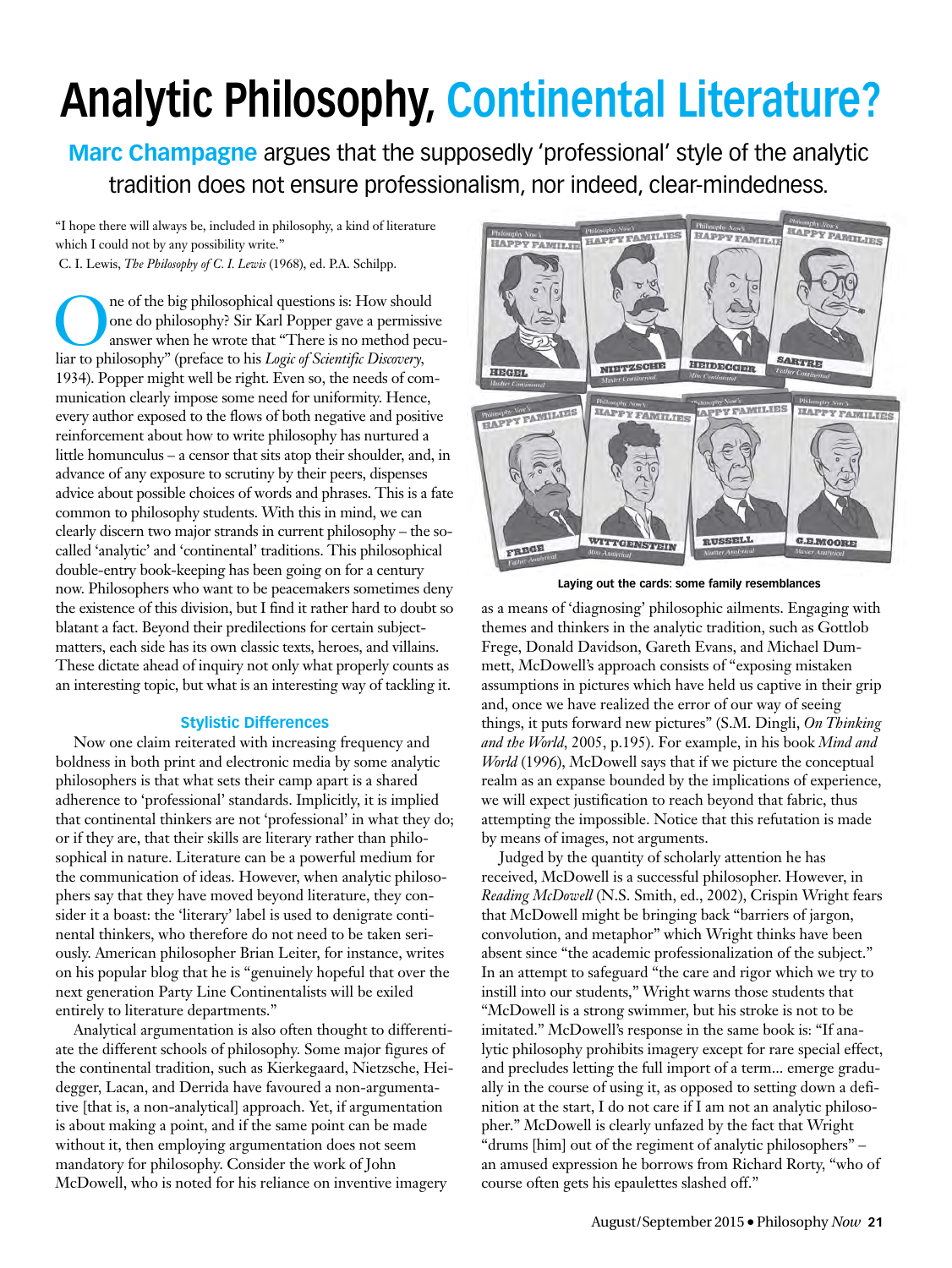

### **The 'Professionalisation' of Philosophy**

For many people, the expression 'professional philosopher' sounds like an oxymoron, so calls for expulsion from its ranks can seem puzzling. Strictly speaking, all one needs to do to establish one's pedigree as a 'professional philosopher' is to provide evidence that one is salaried in that capacity. Anyone familiar with the history of the discipline cannot help but notice some irony here, since for Plato, one of the Founding Fathers of Western philosophy, the obtaining of monetary reward for their thought automatically disqualified someone from being a true 'lover of wisdom', and made them a Sophist. Perhaps a good way to describe the current situation would be to say that this classical standard has now been turned completely on its head. However, given that the majority of thinkers writing in the continental tradition are also employed in academia, the analytic proponent cannot appeal to the bare criterion of remuneration in order to cordon off her rivals.

It is always other professionals who decide who counts as a professional. In *The Structure of Scientific Revolutions* (1962), the philosopher of science Thomas Kuhn stressed the role that such clubbishness plays in ensuring the cohesion of disciplines (in his study it was scientific disciplines, but the point may be applied generally). Through his distinction between 'normal' and 'revolutionary' science, Kuhn showed that there are long interludes when communities of scientists are committed to *not* questioning their shared core assumptions.

The analytic philosophers at Kuhn's university largely dismissed him as a philosophical lightweight: when he applied for tenure, they relegated him to a history department. I nevertheless think Kuhn's ideas have had a lasting impact on how the analytic tradition sees itself. Indeed, in a Kuhnian manner, between short-lived episodes of turmoil, are lengthy periods where the philosophical status quo reigns supreme and rival proposals are debarred outright. And further, in the hands of analytic philosophers, who see their central goal as the piece-

meal clarification of linguistic confusions, Kuhn's notion of a *paradigm* of shared core assumptions can vindicate their assertion of the special value of their goal and its method.

Analytic philosophers have often been reproached for the remoteness of their technical craft, but somewhere along the way they have figured out that if they band together tightly enough, their way of perceiving philosophy can be impermeable to such external criticisms. Philosophers are suspicious of circularity in arguments (we consider it a fallacy, in fact), but we should be suspicious of institutional circularity too. Thus, without checks and balances from the outside (or a dose of openminded humility on their own behalf), for philosophers fixated on displaying appropriate markers, their self-serving idea of professionalism can easily create "a self-perpetuating clique, like freemasons" (Jonathan Rée, *Radical Philosophy* #1, 1972).

When one finds conformity on such a large scale, there are usually channels of communication involved. Faculty selection and student admission committees are important gears in the reproduction of professional academic structures. Another typical dispatcher of consensus about professional philosophy among non-continental academics is the *Philosophical Gourmet Report* – a biannual listing which ranks universities exclusively on the basis of the name recognition that their philosophy faculty generates. Generally, in an electronic sea of texts, rankings based on peer opinions have become the main compass of respectability for many academic philosophers. Naturally, when the appraised are the appraisers, the assessments tend to be positive. The *Gourmet* website itself goes as far as stating that "'analytic' philosophy is now largely coextensional with good philosophy and scholarship." Yet as Hans-Johann Glock writes in his book *What is Analytic Philosophy?* (2008), "just as theists should not be allowed to define God into existence, analytical philosophers should not be allowed to define themselves into excellence."

#### **An Anti-Continental Missile...**

As a case study precisely of analytic philosophers defining philosophical value into existence, consider Mario Bunge's *Philosophical Dictionary* (2003). Yet rather than defining analytic philosophy into excellence, Bunge defines continental philosophy into mediocrity. Here for instance is his entry for a staple continental notion, Martin Heidegger's *Dasein*:

"DASEIN: Being-there. The trademark of existentialism. In some texts, *Dasein* = Real existence. In others, *Dasein* = Human existence. In still others *Dasein* = Consciousness. The hermeneutic difficulty is compounded by the recurrent phrase "*das Sein des Daseins*," i.e., the being of being-there. Related terms not yet used by existentialists: *Hiersein* (Being-here), *Dortsein* (Being-over-there), *Irgendwosein* (Being-somewhere), and *Nirgendwosein* (Being-nowhere)… *Jetztsein* (Being-now), *Dannsein* (Being-then), *Irgendwannsein* (Being-sometime), and *Niemalssein* (Being-never)… Note how natural these combinations sound in German, and how clumsy their English counterparts sound. Which proves that German (when suitably macerated) is the ideal language for existentialism. A number of deep metaphysical questions involving these concepts can be framed. For example, '*Was ist der Sinn des Dawannseienden*?' (What is the sense of Being-there-whenness?) '*Was ist das Sein des Nirgendniemalsseins*?' (What is the being of Being-nevernowhereness?)… A systematic exploration of this vast family of expressions might lead to a considerable extension of existentialism."